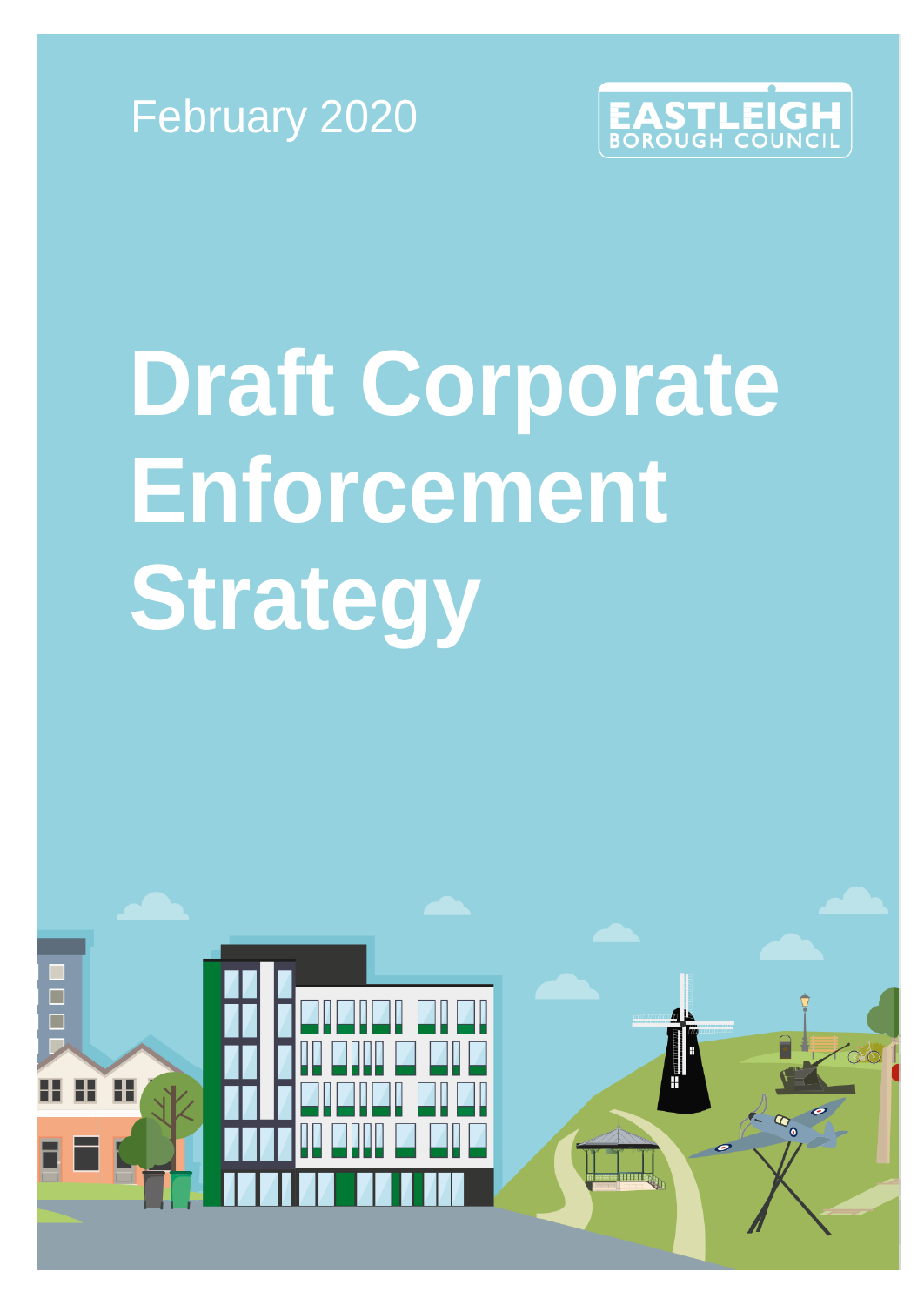# **Eastleigh Borough Council**

# **Draft Corporate Enforcement Strategy**

# **February 2020**

| Version                | 2.6 - February 2020                          |
|------------------------|----------------------------------------------|
|                        | <b>Consultation draft</b>                    |
| Author                 | Diccon Bright, Strategic Planning<br>Manager |
| Date approved          | 24th October                                 |
| Approved by            | Cabinet                                      |
| Date to be reviewed by | 1 year from approval of final version        |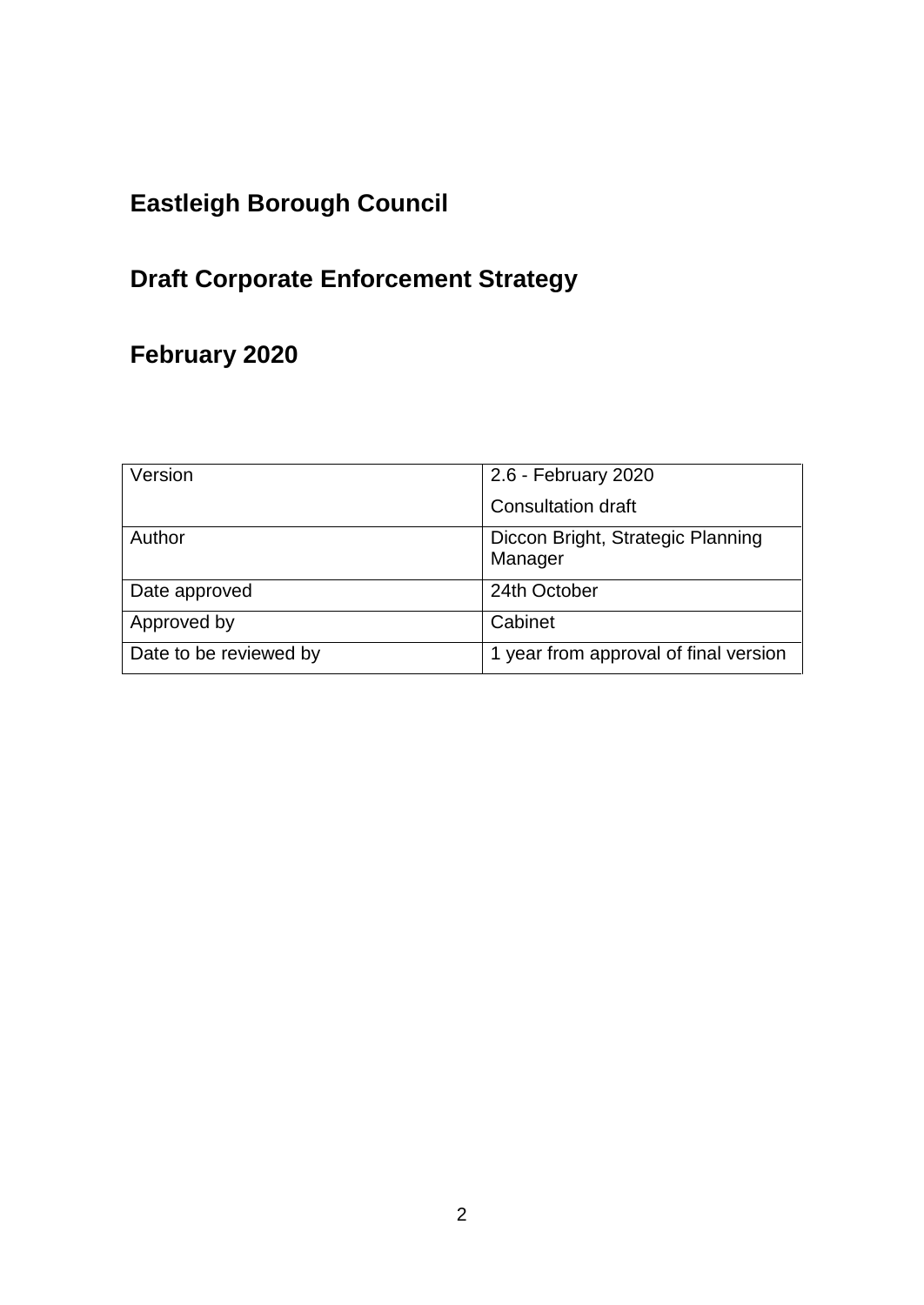# **CONTENTS**

|                                                   | 7 EQUALITY AND DIVERSITY ISSUES AND PROTECTION OF HUMAN |  |
|---------------------------------------------------|---------------------------------------------------------|--|
|                                                   |                                                         |  |
|                                                   |                                                         |  |
|                                                   |                                                         |  |
|                                                   |                                                         |  |
| APPENDIX B TYPES OF ENFORCEMENT ACTIVITY DETAIL 9 |                                                         |  |

# <span id="page-2-0"></span>**1 INTRODUCTION**

- 1.1 Eastleigh Borough Council (the Council) has duties and responsibilities delegated to it by Central Government. Some of the duties involve regulation and enforcement of various laws designed to protect the health and well being of the residents, consumers and workers of the Borough, to support activities, and to protect the environment in which people work and live.
- 1.2 Aside from statutory duties, enforcement activity supports the achievement of the Council's vision and a number of objectives in the Corporate Plan 2015-2025:

"*To lead and support Eastleigh Borough and its communities: developing a strong and sustainable economy that supports improved standards of living for residents; promoting thriving and healthy communities; and maintaining an attractive and sustainable environment that residents value*."

1.3 Relevant Corporate Plan objectives include the objective of Tackling Deprivation; the Council will give due consideration to this objective in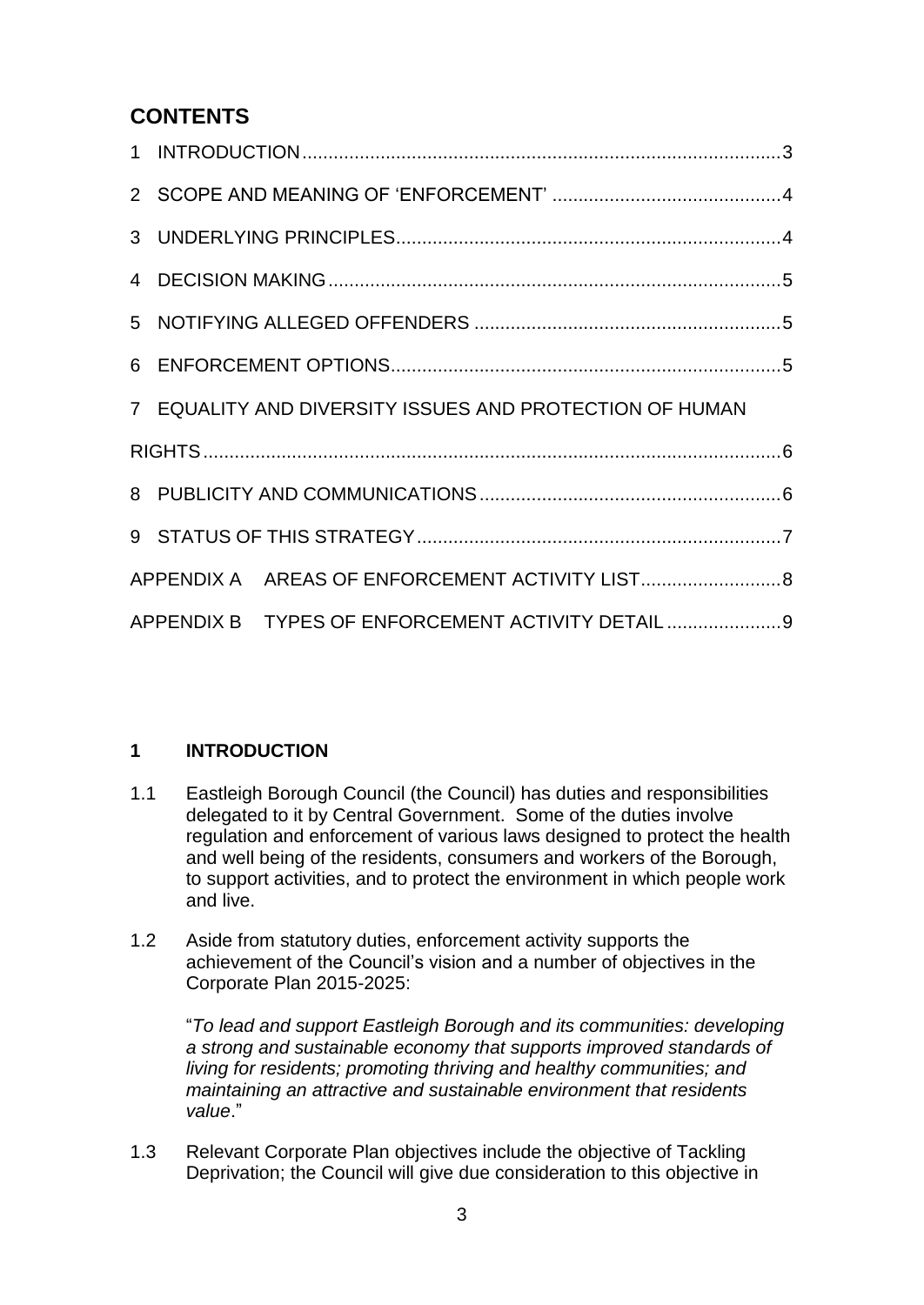carrying out its enforcement activity.

- 1.4 The Council recognises the need for effective and timely enforcement of legislation and also recognises the effects of enforcement action on individuals and businesses.
- 1.5 This document has been prepared with regard to the current principal legislation and statutory guidance.
- 1.6 This Strategy sets out the Council's overarching approach to enforcement which seeks a balanced approach to minimise harms, promote wellbeing and prosperity and prevent breaches where possible.
- 1.7 Specific enforcement policies for each service area will set out legislative and procedural details for Council staff to follow and provide guidance as appropriate for individuals and businesses being regulated. These policies will be published on our website as appropriate.
- 1.8 By this document and relevant specific enforcement policies the Council intends to enable enforcement officers to interpret and apply relevant legal requirements and enforcement policies fairly and consistently.
- 1.9 The Council undertakes enforcement activity in accordance with our statutory responsibilities on behalf of the public at large and not in the interests of any particular individual, business or group.

## 1.10 **Commercialism**

- 1.11 The Council will seek to recover any costs it can through enforcement.
- 1.12 The Council will consider carefully options to outsource enforcement activity to a commercial partner at this time. Where the Council uses outside agencies the Council will retain control and accountability for the way the service is delivered.

# <span id="page-3-0"></span>**2 SCOPE AND MEANING OF 'ENFORCEMENT'**

- 2.1 This Strategy applies to all the legislation enforced by officers of all regulatory and enforcement services of Eastleigh Borough Council.
- 2.2 'Enforcement' includes any criminal or civil action taken by officers aimed at ensuring that individuals or businesses comply with the law. The Council will ensure that its own enforcement officers interpret and apply their legal requirements and enforcement policies consistently and fairly.

# <span id="page-3-1"></span>**3 UNDERLYING PRINCIPLES**

3.1 Our principles are informed by The [Regulators'](https://www.gov.uk/government/publications/regulators-code) Code which took effect on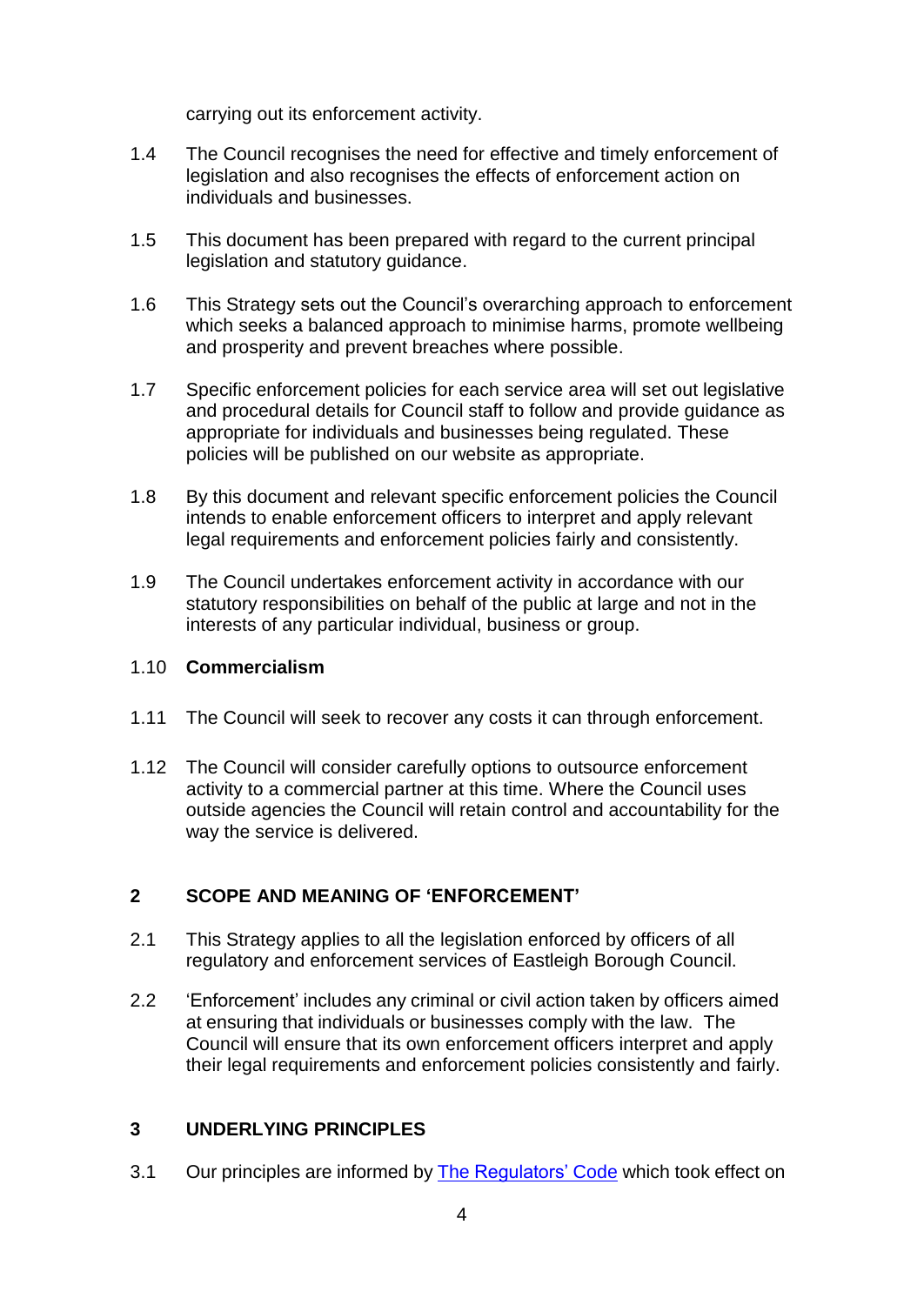6 April 2014, the [Enforcement](https://publications.parliament.uk/pa/ld199899/ldselect/lddereg/111/11107.htm) Concordat, and the Guidance of the Better Regulation Delivery Office (BRDO) (now part of the Office for Product Safety and Standards) as to how to apply these documents.

# <span id="page-4-0"></span>**4 DECISION MAKING**

- In all cases the Council will strive to ensure that enforcement decisions are always fair and consistent, and in compliance with statutory requirements and legal guidance.
- 4.2 The decision to take formal enforcement action will be made by officers in accordance with the Council's Constitution.

# <span id="page-4-1"></span>**5 NOTIFYING ALLEGED OFFENDERS**

- 5.1 If we receive information, for example from a complainant, that may lead to formal enforcement action we will notify the alleged offender as soon as is practicable of the position, unless this could impede an investigation or pose a safety risk to those concerned or the general public or where notification would defeat the purpose of the enforcement action.
- 5.2 Personal data will only be used in accordance with the relevant data protection legislation. Our Privacy Notices detailing how we use personal data may be found at [https://www.eastleigh.gov.uk/privacy.](https://www.eastleigh.gov.uk/privacy)

# <span id="page-4-2"></span>**6 ENFORCEMENT OPTIONS**

- 6.1 The Council prefers to secure compliance with legislation by a process of education and encouragement and will, wherever appropriate and possible, informally work with the resident or business to rectify breaches of legislation. However, it will sometimes be necessary for more formal action to be taken.
- 6.2 The main enforcement areas are listed at Appendix A with further detail given at Appendix B of this policy.
- 6.3 **Business operating in more than one local authority area**
- 6.4 Where a business operates in more than one Local Authority area and has chosen to have a registered Primary Authority Partnership under The Regulatory Enforcement and Sanctions (RES) Act the Council will, where required, comply with the agreement provisions for enforcement.

## 6.5 **Liaison and Partnership with other regulatory bodies and enforcement agencies**

- 6.6 The Council will, where appropriate, cooperate and coordinate with any relevant regulatory body and/or enforcement agencies that have a joint or complementary enforcement role to maximise the effectiveness of any enforcement and to ensure a consistent and coordinated approach.
- 6.7 We will share intelligence with other enforcement agencies in accordance with relevant data protection legislation. These bodies include -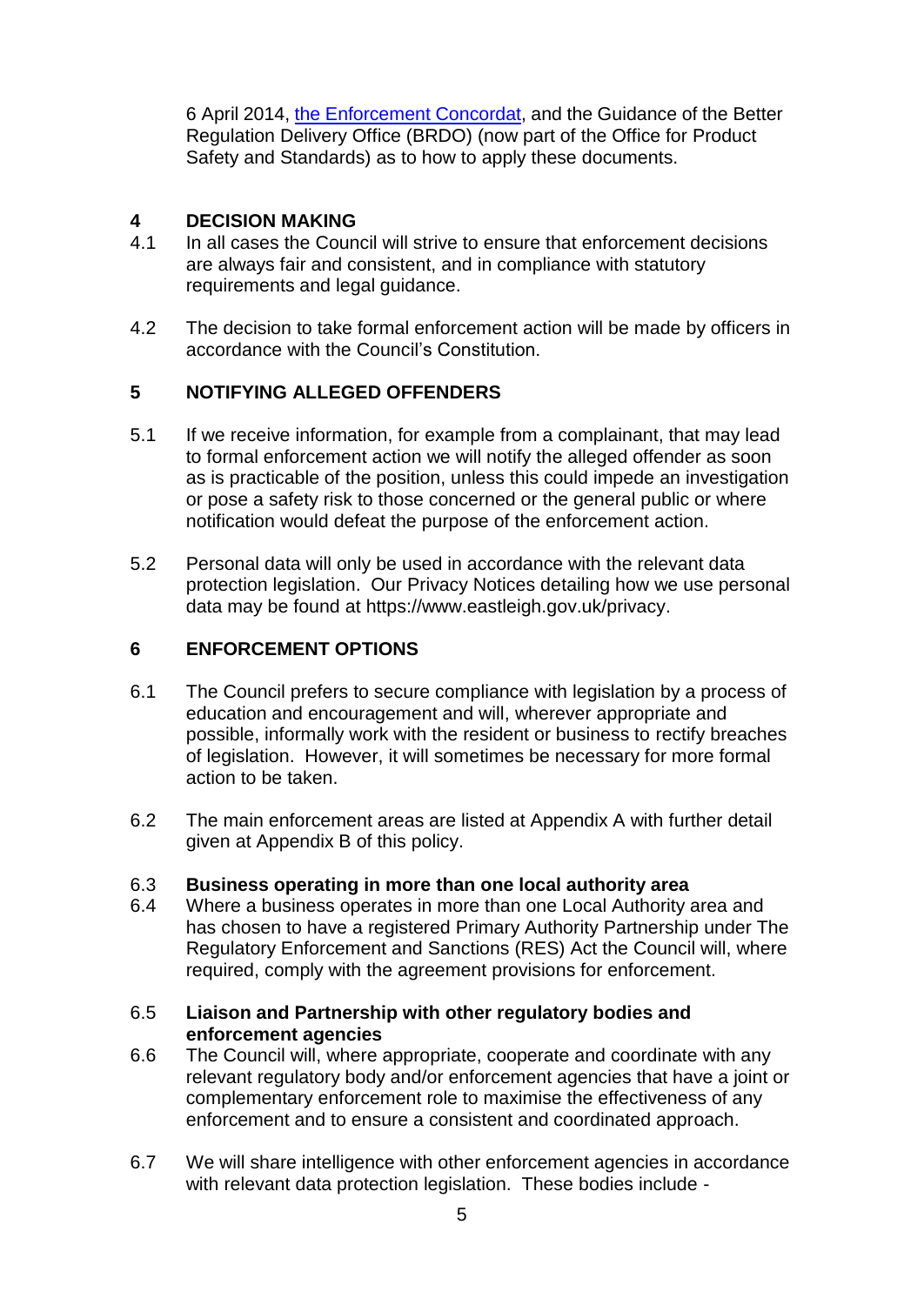- **•** Government Agencies.
- **•** Police Forces.
- **•** Fire Authorities.
- **•** Health agencies in the public sector
- **•** Statutory undertakers.
- **•** Other Local Authorities.

# <span id="page-5-0"></span>**7 EQUALITY AND DIVERSITY ISSUES AND PROTECTION OF HUMAN RIGHTS**

- 7.1 The Council has a duty to eliminate discrimination, promote equality of opportunity and promote good relations between different people and groups. The Council will give appropriate consideration to these duties in the way it carries out enforcement activity.
- 7.2 The Council will give due consideration to issues of incapacity or vulnerability, and seek appropriate solutions. Each case is dependent upon its own particular facts. Where there is no substantiated evidence of vulnerability or incapacity, the Council will pursue enforcement action in the usual way.
- 7.3 The Council's enforcement role and duties apply inclusively across all community groups and geographic neighbourhoods.
- 7.4 The Council will identify patterns of demand and impact and consider whether collective, community-based measures may be appropriate in order to prevent incidents and their impact on certain groups.
- 7.5 Equality and Diversity issues will differ between different types of enforcement. Policies and Business Plans for specific enforcement areas will address possible specific equality impacts.

# <span id="page-5-1"></span>**8 PUBLICITY AND COMMUNICATIONS**

- 8.1 Whilst not a direct form of enforcement, officers may seek to raise awareness and increase compliance levels by publicising details of evidence of unlawful practice and any action taken.
- 8.2 The Council encourages residents to play a role in solving problems in the community and residents should feel reassured that the Council will take the appropriate action if they make the effort to refer a problem. The Council will publicise its enforcement activity from time to time as a way of informing and reassuring residents, and demonstrating value for money.
- 8.3 Where appropriate, services will communicate with parties that have made an enforcement service request or submitted a complaint, to feedback on action taken to resolve the enforcement issue.
- 8.4 Many communities and stakeholders care about and identify with their local area (village, town, local centre) and many enforcement issues have a strong local community dimension. Services will liaise with Local Area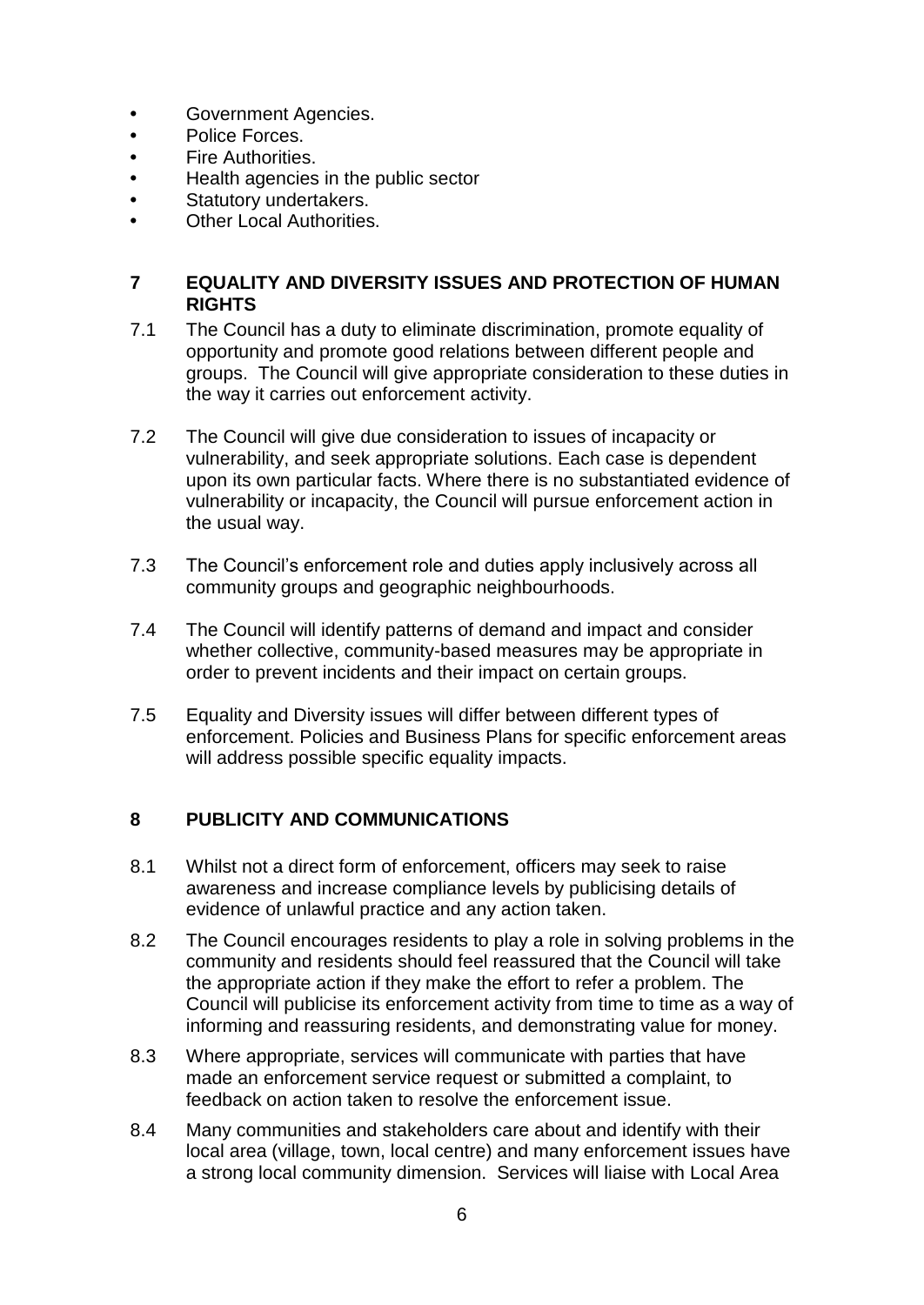Managers and Parish/Town Councils to help inform the local significance of enforcement issues, agree appropriate local communications and funding, where appropriate.

# <span id="page-6-0"></span>**9 STATUS OF THIS STRATEGY**

- 9.1 This Strategy is intended to provide guidance for enforcement officers, businesses, consumers and the public. Each case will be considered on its own merits and circumstances having regard to this Strategy and local service policies and procedures.
- 9.2 This Strategy will be the subject of consultation with other Hampshire local authorities, statutory external agencies such as the Police and Fire and Rescue Service, local business organisations and representatives as well as public consultation on the Council website.
- 9.3 This Strategy will be reviewed annually by relevant Lead Specialists. It is proposed that the Corporate Director for Strategy be authorised to reapprove the Strategy annually and make minor amendments to the adopted Strategy as required.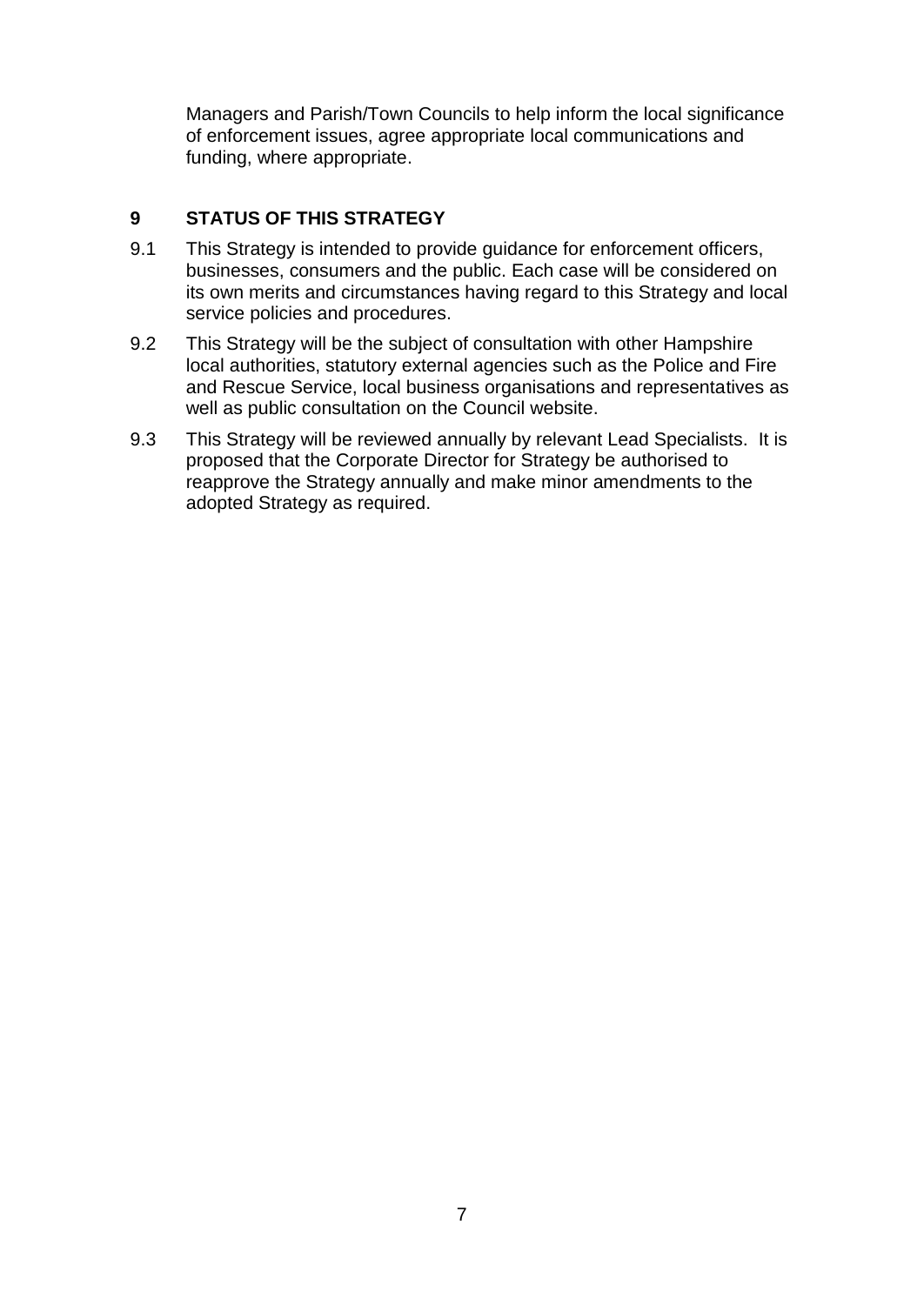# <span id="page-7-0"></span>**APPENDIX A AREAS OF ENFORCEMENT ACTIVITY LIST**

**Environment** 

- Fly-tipping and enviro-crime (e.g. litter, flyposting, graffiti)
- Untidy land<br>• Noise and o
- Noise and other statutory nuisance
- Dog fouling/Dangerous Dogs/Stray dogs
- Animal welfare and Tethered horses
- Parking on-street and off-street
- Licensing
- Abandoned vehicles
- Air and water pollution
- Pest control/public health
- Waste carrier licences and waste transfer notes
- High hedges

Health and Wellbeing

- Private rented sector housing
- Houses in multiple occupation (HMO) licencing
- Empty dwellings
- Caravan site licensing
- Community safety/Anti-Social Behaviour
- Smoking in public places
- Public urination
- •

Housing and Development

- Planning enforcement including Tree Preservation Orders
- Building control

Economy

- Food hygiene
- Health and safety at work
- Council Tax and Business Rates collection
- Licensing
- Unauthorised leaflet distribution

This list is not an exhaustive list.

Individual Service Areas will be producing bespoke enforcement policies to reflect their individual enforcement roles and responsibilities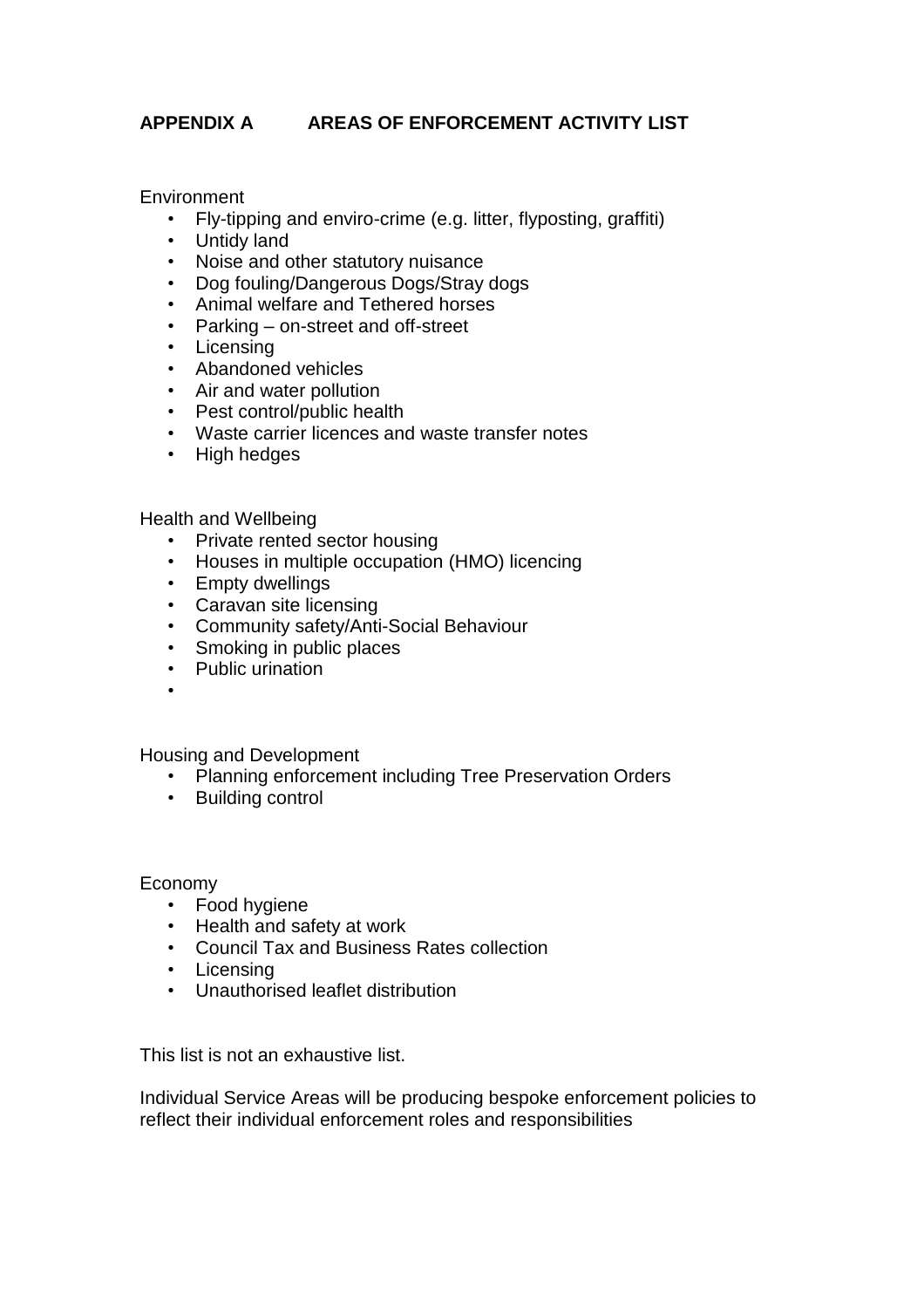# <span id="page-8-0"></span>**APPENDIX B TYPES OF ENFORCEMENT ACTIVITY DETAIL**

#### **Prevention**

The first step in enforcement is to promote good practice, ensure policy compliance and prevent contravention of the law by raising awareness and promoting good practice.

This approach will be applied when we are not aware of any specific contraventions of the law.

#### **Approvals, Consents and Licences**

We provide a range of approvals consents and licences as specified by individual pieces of legislation. Most of these are compulsory, but a few are optional. These are an important part of the preventative aspect of our work.

We will work with applicants to help them to understand what is required to gain approval through pre-application advice, published guidelines, and post- application discussion.

Applicants, or their agents, will always be notified, in writing, of the outcome of their application, including the reasons if rejected. Details of any rights of appeal will be provided at the time the decision is notified.

#### **Informal Action**

If appropriate, we will endeavour to resolve situations without resorting to formal enforcement action.

Informal action may involve offering advice, mediation where appropriate, requests for action, or warnings, or seeking and monitoring the delivery of undertakings or timetabled schedules of action. General advice will not necessarily be confirmed in writing. Where more than the most minor contravention exists, we will confirm the situation in writing in a clear manner and explain why any recommendations are necessary and over what timescale they should be met. When we write we will make sure that legal requirements are clearly distinguished from recommendations. Informal action will be supported throughout by contact between the customer and Council officers.

This approach may be applied provided that the consequences of noncompliance are considered acceptable.

#### **Formal Action**

Circumstances where formal action will be considered include (but are not restricted to):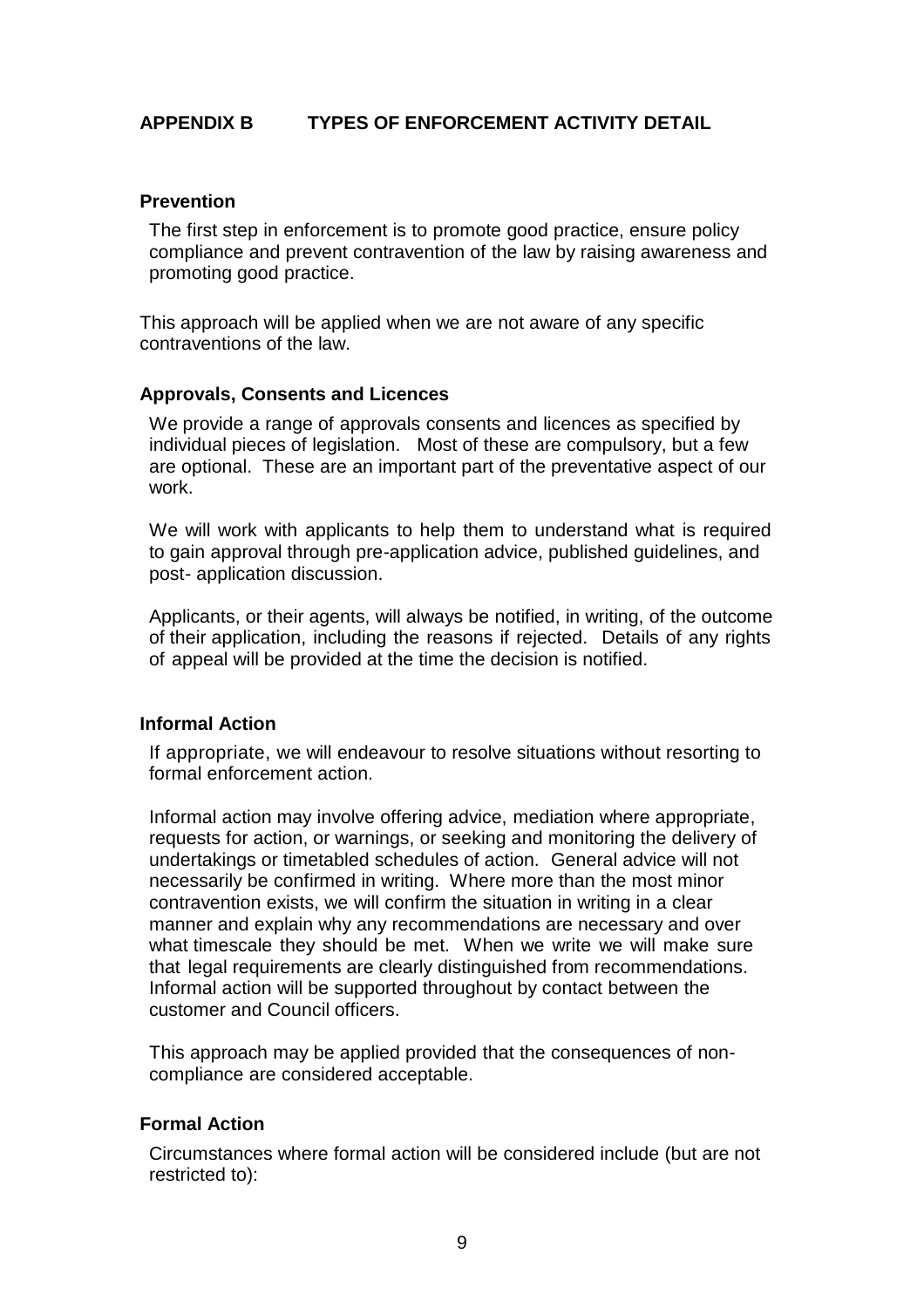- $\sqrt{ }$  There is a significant contravention of legislation
- The wording of legislation requires the Council to take a specified action
- An informal approach has failed
- The consequences of non-compliance, for health, safety, the environment, or other Council priorities, are unacceptable and/or immediate
- **Effective action needs to be taken quickly in order to remedy** conditions which are deteriorating
- Formal action is necessary to achieve the desired outcome without incurring expense or inconvenience that is disproportionate to the risks
- $\overline{A}$  A charge applied by a Fixed Penalty Notice has not been paid

#### **Statutory Notices**

Many of the various pieces of legislation that we enforce provide for the service of "statutory notices" on individuals, businesses and other organisations requiring them to meet specific legal obligations.

Where a "statutory notice" is served, the method of appealing against the notice and the timescale for doing so will be provided in writing at the same time. In most cases, failure to comply with a "statutory notice" will result in more severe formal action being taken.

#### **Fixed Penalty Notices and Penalty Charge Notices (Civil & Criminal)** These are notices that apply a penalty for specific matters.

In general a penalty notice will only be issued when:

- there is sufficient evidence that an offence has been committed
- an FPN is a proportionate response allowed for by the relevant legislation

A penalty notice will not be issued if:

- there is no offence committed
- enforcement action is inappropriate or would be disproportionate
- prosecution is more suitable

#### **Work In Default**

In general, it is the responsibility of others to achieve compliance with the law. In certain cases the Council may undertake work to achieve compliance on behalf of others, and may seek a warrant to gain entry to land or premises to do so.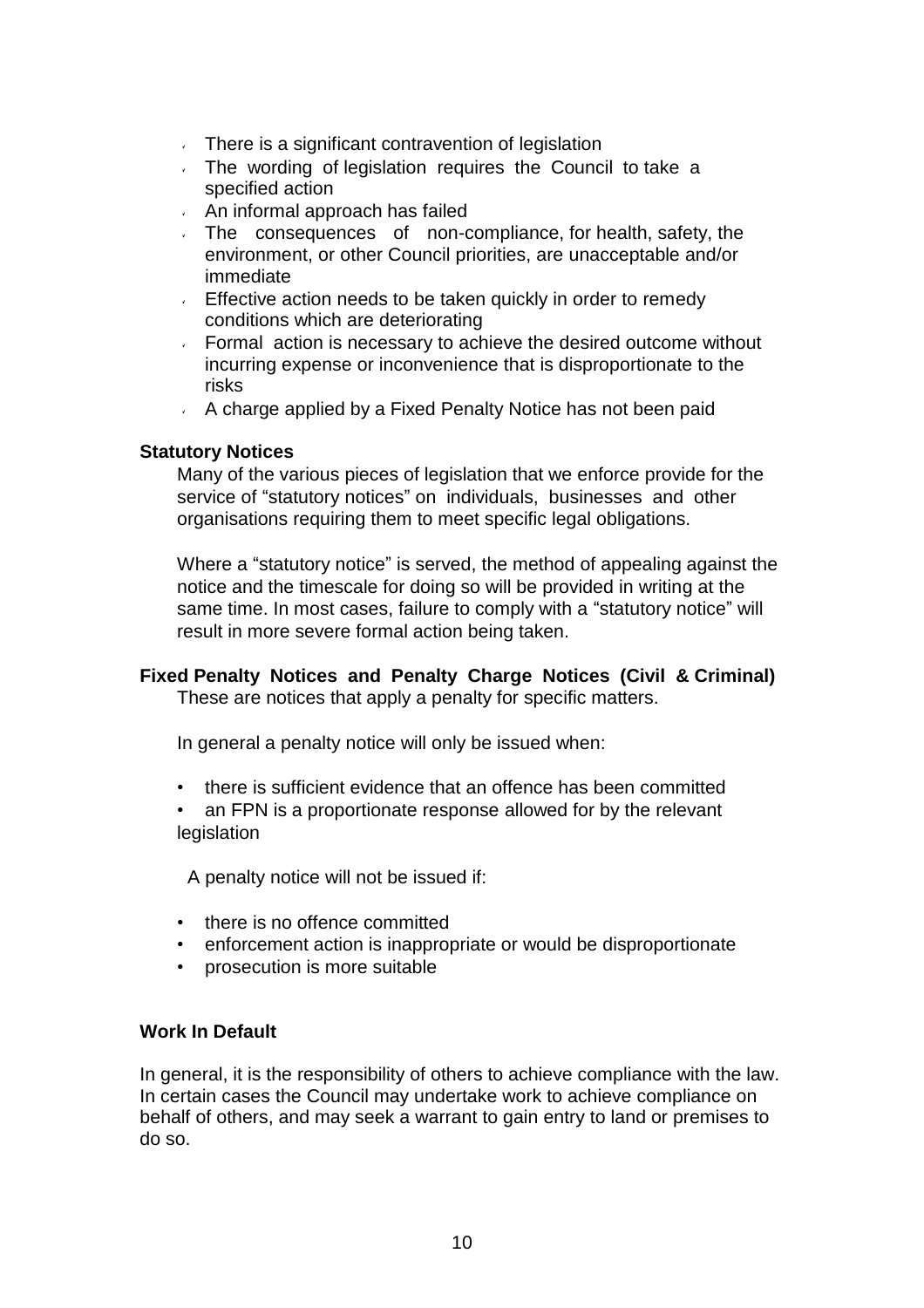In these cases the Council's costs will be recovered from the responsible person. If the costs cannot be recovered, they will usually be placed as a charge against the property, to be recovered at a later date.

# **Cautions**

A simple caution may be issued as an alternative to a prosecution. Cautions may be issued to:

- deal quickly and simply with less serious offences;
- divert less serious offences away from the courts; or
- reduce the chances of repeat offences.

To safeguard the suspected offender's interests the following conditions will be fulfilled before a caution is administered:

- there must be sufficient evidence to give a realistic prospect of conviction; and
- the suspected offender must admit the offence; and
- the suspected offender must understand the significance of a caution and give an informed consent to being cautioned.

Where the offer of a caution is refused, a prosecution will generally be pursued.

A central register of cautions administered will be maintained.

## **Prosecution**

The Council recognises that the decision to prosecute is significant with potentially far reaching consequences on the individual or organisation concerned. The decision to prosecute is taken by the Borough's Head of Legal Services.

All relevant evidence and information will be considered before deciding upon a prosecution in order to enable a consistent, fair and objective decision to be made. The Council will have regard to the Code for Crown Prosecutors, and will consider whether:

- there is sufficient standard evidence for there to be a realistic prospect of conviction; and
- $\cdot$  the prosecution is in the public interest;

In deciding whether to prosecute, the Council will make an overall assessment based on the individual circumstances of each case.

Where there has been a breach of the law leading to a work-related death, the Council will liaise with the Police, Coroner, Health and Safety Executive and the Crown Prosecution Service, as appropriate